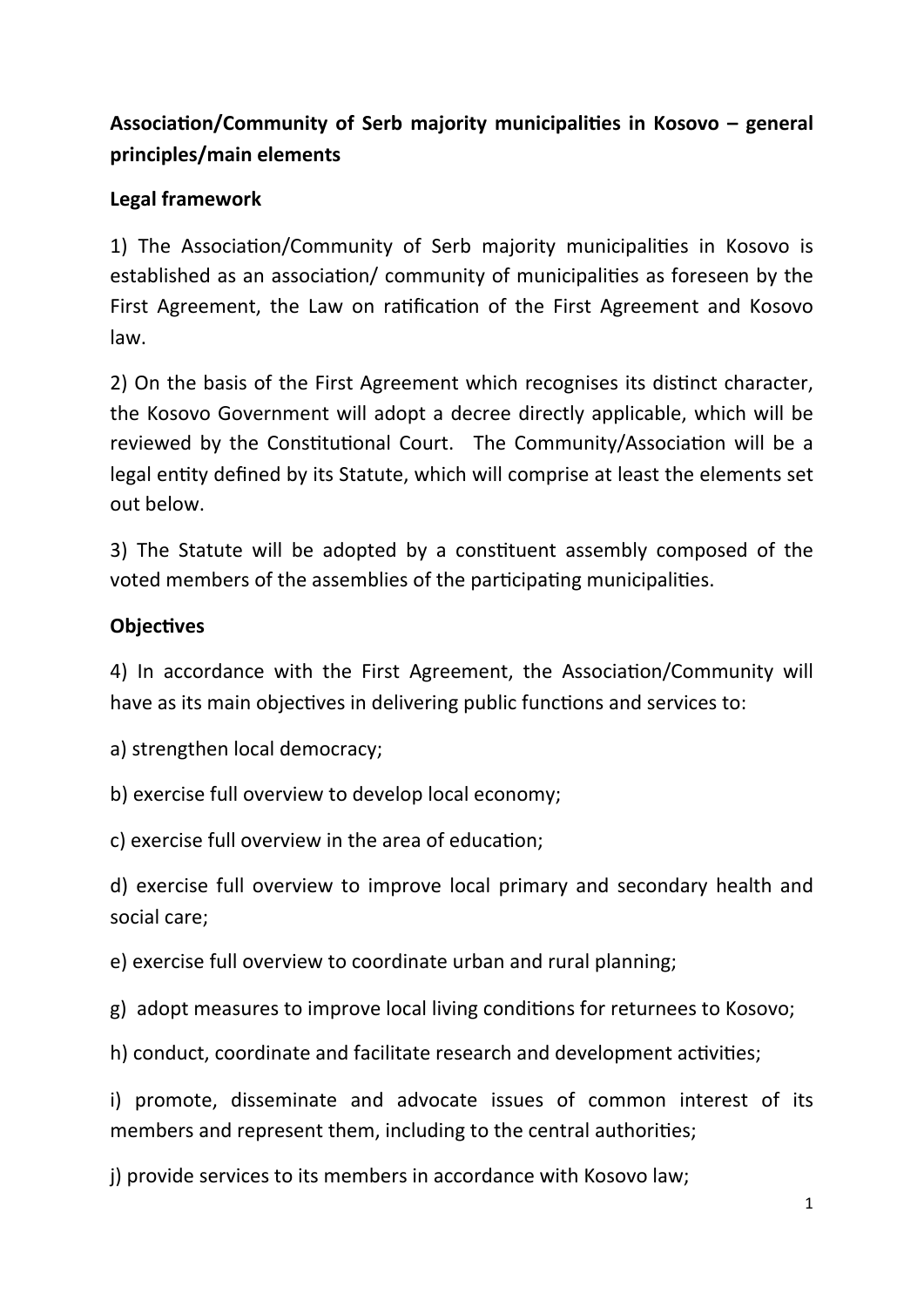k) assess the delivery of public services to its members and their residents as to support the Community/Association in forming positions of common interests for the participation to the work of the central authorities;

I) conduct monitoring as required for the implementation of its objectives;

m) establish relations and enter into cooperation arrangements with other associations of municipalities, domestic and international.

5) The Community/Association will exercise other additional competences as may be delegated by the central authorities.

## **Organisational structure**

6) The Association/Community will have the following organs:

a) an Assembly as a supreme body composed of representatives appointed by each assembly of the participating municipalities, among their elected members. The Assembly will have the right to adopt amendments to the Statute, rules of procedure and all necessary regulations and administrative decisions as per its Statute and related to its objectives.

All amendments to the Statute, rules of procedure and all necessary regulations and decisions adopted by the Assembly will be applicable *to* its members unless one of its members formally expresses a different decision.

b) a President, who will represent the Community/Association, including before the central authorities and outside Kosovo. The President will be assisted by a Vice-President. The President and the Vice-President will be elected by the Assembly from among the members of the participating municipalities' assemblies and their mayors.

c) a Council composed of a maximum of 30 members among residents of the participating municipalities, including all mayors of the participating municipalities; the Council is an advisory body which provides guidance to the work of the Association/Community.

d) a Board composed of 7 members voted by the Assembly from among the mayors and residents of the participating municipalities, the exact composition to be defined in the Statute, with the right to take the necessary decisions for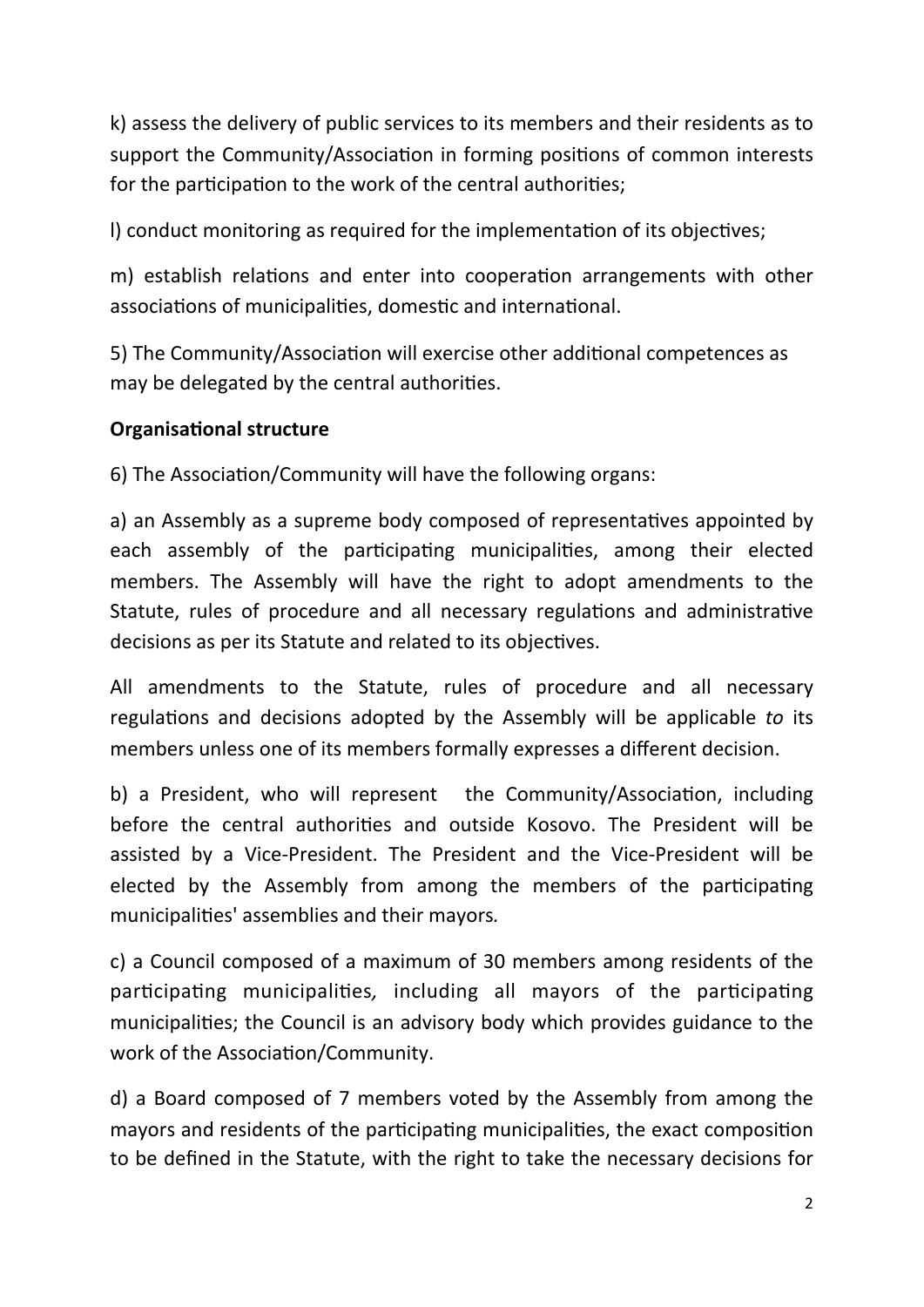the daily management of the Community/Association. The members of the Board will be supported in their work by professional collegia composed of experts, divided into and covering those areas falling under the objectives and tasks of the Association/Community. The Statute will define the number of professional collegia and their assignment to the members of the Board.

e) an administration, headed by a Chief of Administration appointed by and reporting to the Board, supporting the work of the Community/Association, in particular the Board and the President. The staff of the administration will benefit from an employment status, in accordance with Kosovo Law, including the Law on Labour and the Law on Civil Service, enabling them to perform their administrative duties. The members of the Association/Community may decide to use a number of employees to support the Community/Association in the execution of its objectives.

f) a complaints office with a mandate to examine complaints in relation to its objectives.

7) The seat of the Community/Association will be determined in the Statute.

# **Relations with the central authorities**

8) The Association/ Community will work with the central authorities on the basis of mutual cooperation and information sharing.

9) The Association/Community will promote the interests of the Kosovo Serb community in its relations with the central authorities.

10) The Association/Community will be entitled to propose, in accordance with Kosovo law, amendments to the legislation and other regulations relevant for the performance of its objectives.

11) The Association/Community will have the right to initiate or participate in proceedings before the competent Courts, including to the Constitutional Court, against any acts or decisions from any institution affecting the exercise by the Association/Community of its powers in accordance with its Statute.

12) The Association/Community will have the right to nominate representatives in the competent organs/bodies of the central government, including the Consultative Community Council. In the pursuit of the monitoring function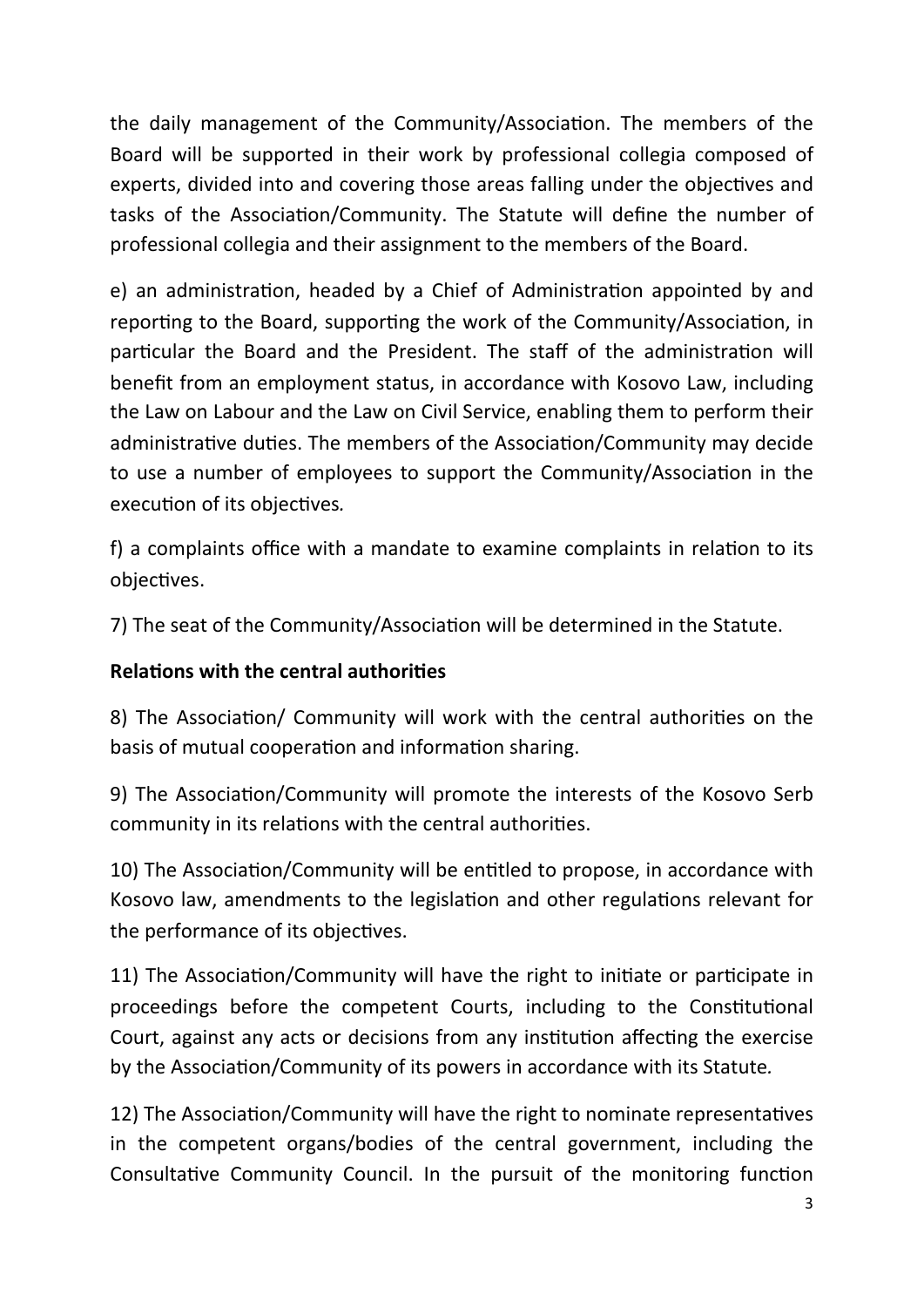envisaged by the First Agreement, the representative of the Association/ Community will have right to have access and information from central authorities in accordance with Kosovo law.

13) Acting on behalf of the Association/Community, the four mayors of the northern municipalities will provide the Ministry of Interior a list of candidates for nomination as regional Police Commander as specified in Article 9 of the First Agreement.

### Legal capacity

14) The Association/Community will be endowed with the legal capacity necessary under Kosovo law to perform its objectives, including the right to own moveable and immoveable property, to co-own companies that provide local services within the scope of the Association/Community and to conclude contracts, including employment contracts.

15) On the basis of the First Agreement, the Association/Community is considered established, upon the adoption of the decree, for the purposes of its objectives.

### **Budget and support**

16) The Association/Community will have its own budget, which will be administered in accordance with the principles of transparency and accountability, and the provisions of the law on public procurement.

Those principles will in particular apply to the channelling of funding, including under 17.d

The expenditures shall be subject to audits by the competent authorities, including by the Auditor General.

17) The Association/Community will be funded from:

a) contributions from its members;

b) income and revenue from the services provided by the Association/ Community, its companies or drawn from its moveable or immoveable assets;

c) transfers from the central authorities;